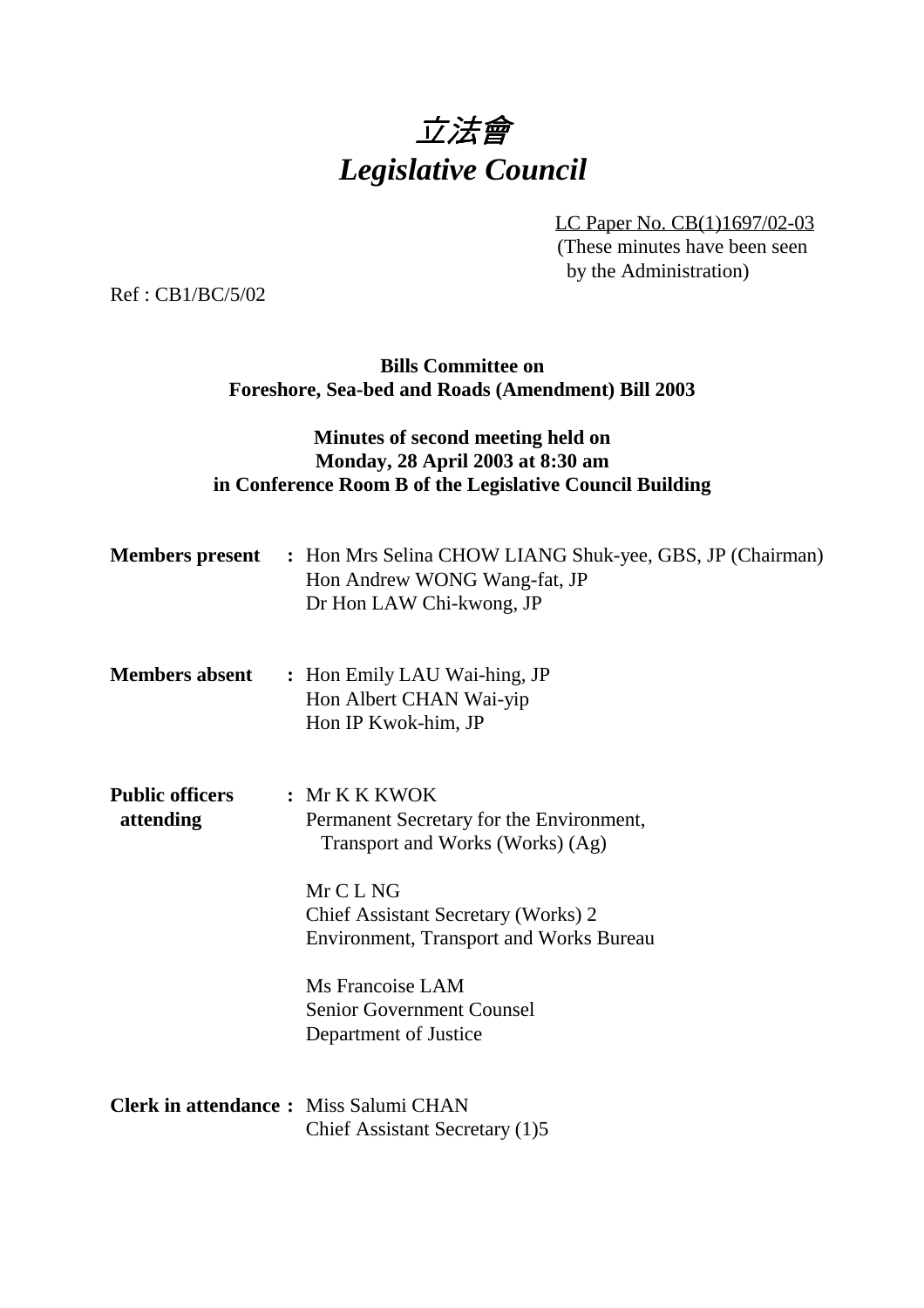| <b>Staff in attendance : Miss Monna LAI</b> |  |                                  |  |
|---------------------------------------------|--|----------------------------------|--|
|                                             |  | <b>Assistant Legal Adviser 7</b> |  |

Mr Matthew LOO Senior Assistant Secretary (1)3

#### Action

| I.  | <b>Confirmation of minutes of meeting</b><br>(LC Paper No. CB(1)1460/02-03 - Minutes of first meeting held on | 1 April 2003)                                                                                   |
|-----|---------------------------------------------------------------------------------------------------------------|-------------------------------------------------------------------------------------------------|
|     | The minutes of the first meeting held on 1 April 2003 were confirmed.                                         |                                                                                                 |
| II. | <b>Meeting with the Administration</b>                                                                        |                                                                                                 |
|     | (LC Paper No. CB $(1)1530/02-03(01)$ — Letter dated 25 April 2003 from the                                    | Secretary for the Environment,<br><b>Transport and Works</b>                                    |
|     | LC Paper No. $CB(1)1532/02-03(01)$ — Letter dated 25 April 2003 from the                                      | Clerk to Bills Committee to the<br>Secretary for the Environment,<br><b>Transport and Works</b> |
|     | LC Paper No. $CB(1)1540/02-03(01)$ — Reply dated 25 April 2003 from the                                       | Secretary for the Environment,<br>Transport and Works to the Clerk to<br><b>Bills Committee</b> |
|     | LC Paper No. $CB(1)1489/02-03(01)$ — "Follow-up to the first meeting on                                       | 1 April 2003" prepared by<br>the<br>Legislative Council Secretariat                             |
|     | LC Paper No. $CB(1)1489/02-03(02)$ — Administration's response to the issues                                  | of concern raised by members at the<br>first meeting on 1 April 2003)                           |

2. The Bills Committee deliberated (Index of proceedings attached at **Appendix**).

Discussion on the Administration's latest position

3. The Chairman pointed out that on 25 April 2003, the Administration informed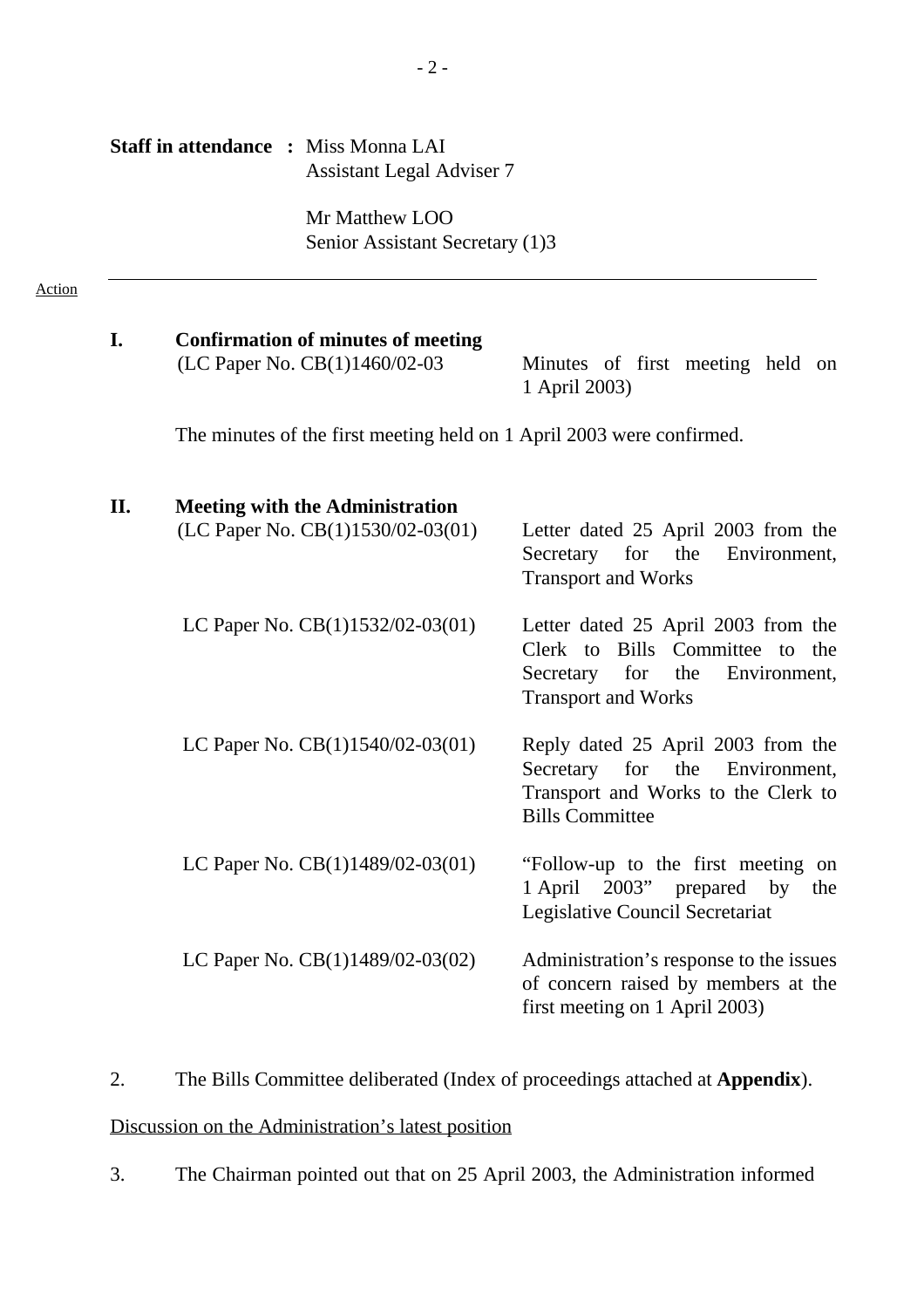the Bills Committee in writing that its current thinking was to concentrate on the speeding up of the administrative procedures in handling public objections and expediting other pre-construction activities, and not to proceed with the legislative amendments in the near future. The Administration had proposed that further consideration of the Bill by the Bills Committee be suspended. The Chairman had therefore decided to convene this meeting urgently to discuss the Administration's latest proposal.

4. The Administration explained that having regard to the views expressed by the Bills Committee and interested parties on the legislative proposals, in particular the proposal to shorten the objection period to 30 days, the Administration was prepared to reconsider the way forward on the Bill. In this connection, the Administration pointed out that since the introduction of some internal administrative measures for expediting resolution of objections under statutory gazettals in May 2002, the Administration had received quite a large number of objections to a number of major public works projects, including more than 1 000 objections to the Route 10 project. Some of the objections to these projects had needed more time to resolve and the effectiveness of the administrative measures had yet to be assessed. In the Administration's view, the proposed arrangement for the Bills Committee to hold in abeyance the consideration of the Bill would enable the Administration to fully assess the effectiveness of the administrative measures in expediting the delivery of public works projects and to reconsider its legislative proposals.

5. Members expressed their dissatisfaction about the way the Administration had handled the Bill. At the first Bills Committee meeting on 1 April 2003, members had noted that the relevant parties consulted on the legislative proposals by the Administration, namely, the Legislative Council (LegCo) Panel on Planning, Lands and Works (PLW Panel), the Advisory Council on the Environment and some green groups, had all indicated objection to the proposal to shorten the objection period to 30 days. Members had queried why the Administration still maintained this part of the proposal in the Bill despite general opposition to the proposal. The Administration had advised that with the enhanced public consultation process, the public would have a good prior knowledge of the details of a project and would be able to lodge objections within 30 days of the gazettal of the project. The Bills Committee had therefore decided to conduct public consultation on the Bill and receive deputations at a meeting scheduled for 2 May 2003. Members were very surprised that the Administration had then proposed that the consideration of the Bill be held in abeyance.

6. In response, the Administration pointed out that its original intention was to speed up the delivery of public works projects by implementing the legislative proposals under the Bill and the internal administrative measures concurrently. In view of the objections raised by the Bills Committee and interested parties to the legislative proposals, the Administration would fully assess the effectiveness of the administrative measures before deciding on the way forward on the Bill. Members considered that the Administration should have fully assessed the effectiveness of the administrative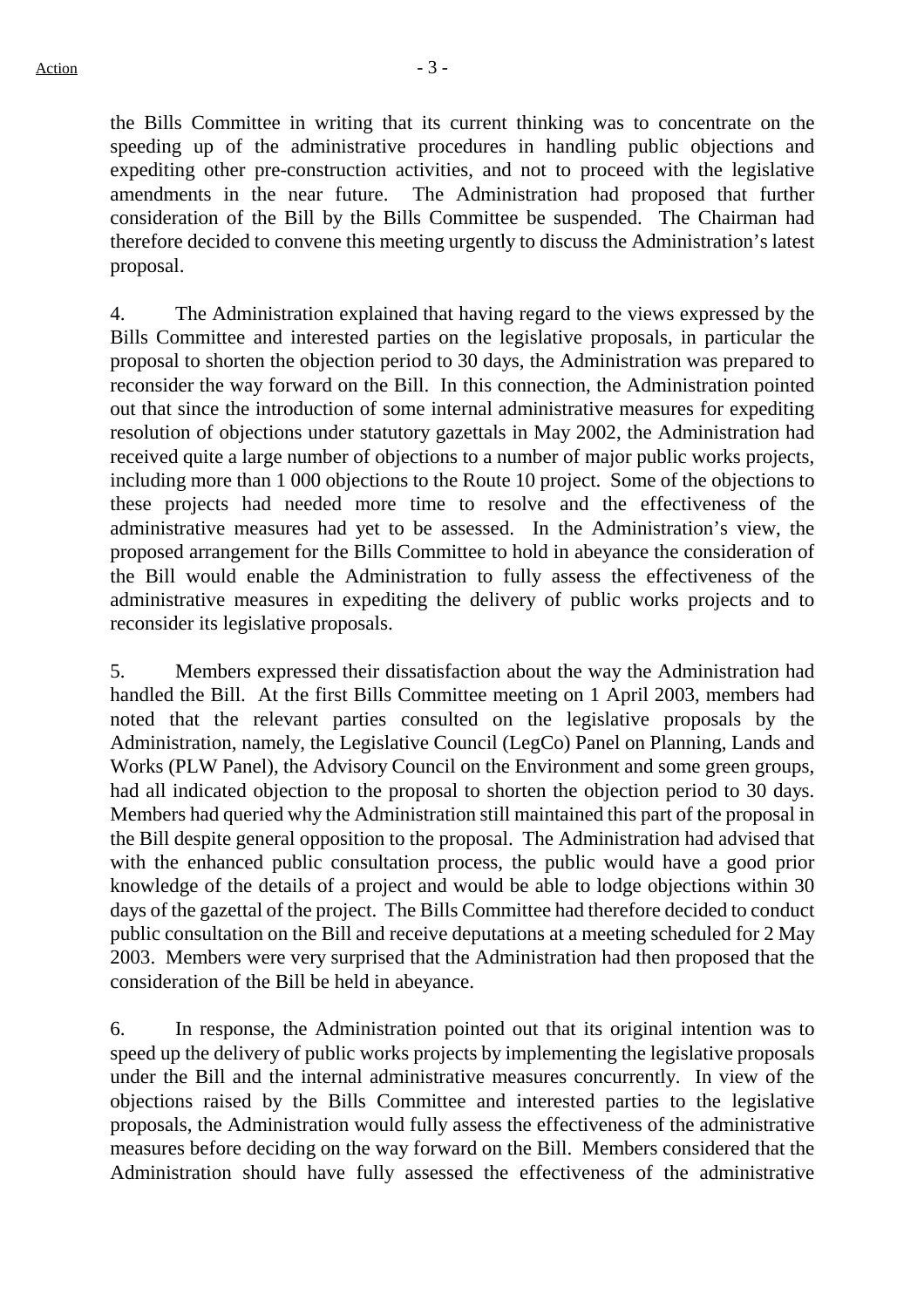measures and the views of the relevant parties before making a decision on whether the Bill should be introduced into LegCo.

### Conclusion of the Bills Committee

7. After deliberations, the Bills Committee accepted the Administration's proposal to hold in abeyance the consideration of the Bill and decided to report back to the House Committee.

(*Post-meeting note:* The Chairman of the Bills Committee presented a report (LC Paper No. CB(1)1546/02-03) to the House Committee on 2 May 2003.)

8. The Bills Committee also agreed that the meeting scheduled for 2 May 2003 be cancelled. The LegCo Secretariat would inform the relevant organizations accordingly.

(*Post-meeting note:* Letters to the relevant organizations were issued on 29 April 2003.)

#### Follow-up actions to be taken by the Administration

- Admin 9. At the request of the Bills Committee, the Administration agreed to take the follow-up actions, as follows:
	- (a) To report to the PLW Panel in due course on the progress and outcome of the Administration's assessment on the effectiveness of the administrative measures and the timetable for reverting back to the Bills Committee, and to consult PLW Panel on any proposed changes to the content of the Bill; and
	- (b) To ensure, when reviewing the content of the Bill, that the legislative proposals were consistent with the relevant provisions in other ordinances, such as Town Planning Ordinance (Cap. 131).

#### **III. Any other business**

10. There being no other business, the meeting ended at 9:10 am.

Council Business Division 1 Legislative Council Secretariat 19 June 2003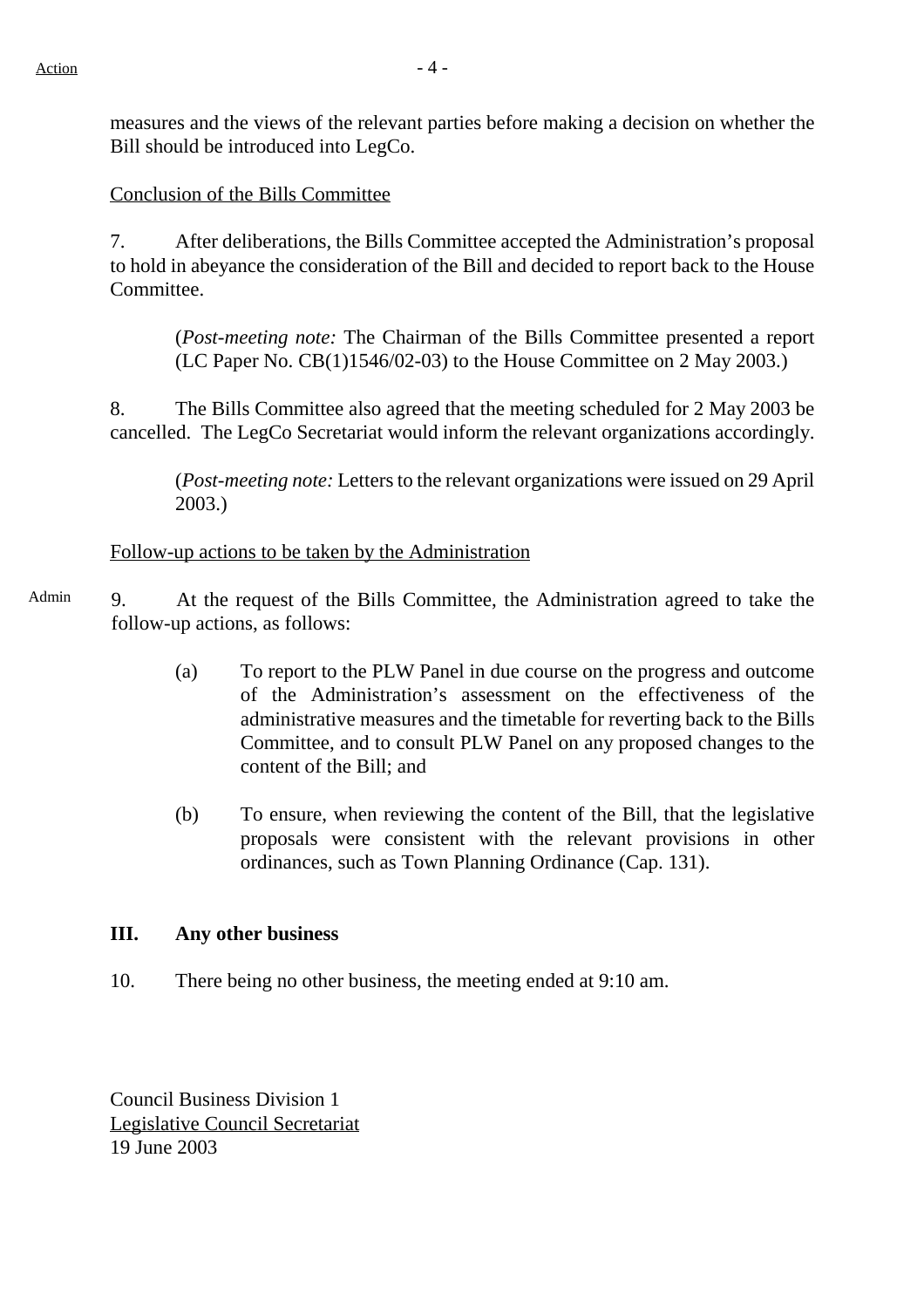# **Appendix**

# **Proceedings of the second meeting of the Bills Committee on Foreshore, Sea-bed and Roads (Amendment) Bill 2003 on Monday, 28 April 2003 at 8:30 am in Conference Room B of the Legislative Council Building**

| <b>Time marker</b> | <b>Speaker</b>                                                   | Subject(s)                                                                                                                                                     | <b>Action</b>                                                                                    |
|--------------------|------------------------------------------------------------------|----------------------------------------------------------------------------------------------------------------------------------------------------------------|--------------------------------------------------------------------------------------------------|
|                    |                                                                  |                                                                                                                                                                | <b>Required</b>                                                                                  |
| 000000-000444      | Chairman<br>Mr Andrew WONG<br><b>ALA</b>                         | Internal discussion                                                                                                                                            |                                                                                                  |
| 000445-000518      | Chairman                                                         | Opening remarks                                                                                                                                                |                                                                                                  |
| 000519-000824      | Administration                                                   | Briefing by the Administration on<br>its latest proposal                                                                                                       |                                                                                                  |
| 000825-002100      | Dr LAW Chi-kwong<br>Chairman<br>Administration<br>Mr Andrew WONG | Discussion on the Administration's<br>latest proposal                                                                                                          |                                                                                                  |
| 002101-002908      | Chairman<br>Administration<br>Mr Andrew WONG<br>Dr LAW Chi-kwong | (a) Follow-up actions to be taken<br>by the Administration                                                                                                     | Administration to take<br>the follow-up actions<br>set out in paragraph<br>$6(a)$ of the minutes |
|                    |                                                                  | (b) Cancellation of meeting on 2<br>May 2003                                                                                                                   | Clerk to inform the<br>relevant organizations                                                    |
| 002708-003210      | Mr Andrew WONG<br>Chairman                                       | Periods<br>for the<br>lodging<br>and<br>resolving of objections                                                                                                |                                                                                                  |
| 003211-003235      | Dr LAW Chi-kwong                                                 | Consistency of the legislative<br>proposals under the Bill with the<br>relevant<br>provisions<br>in<br>other<br>ordinances, such as Town Planning<br>Ordinance | Administration to take<br>the follow-up actions<br>set out in paragraph<br>$6(b)$ of the minutes |